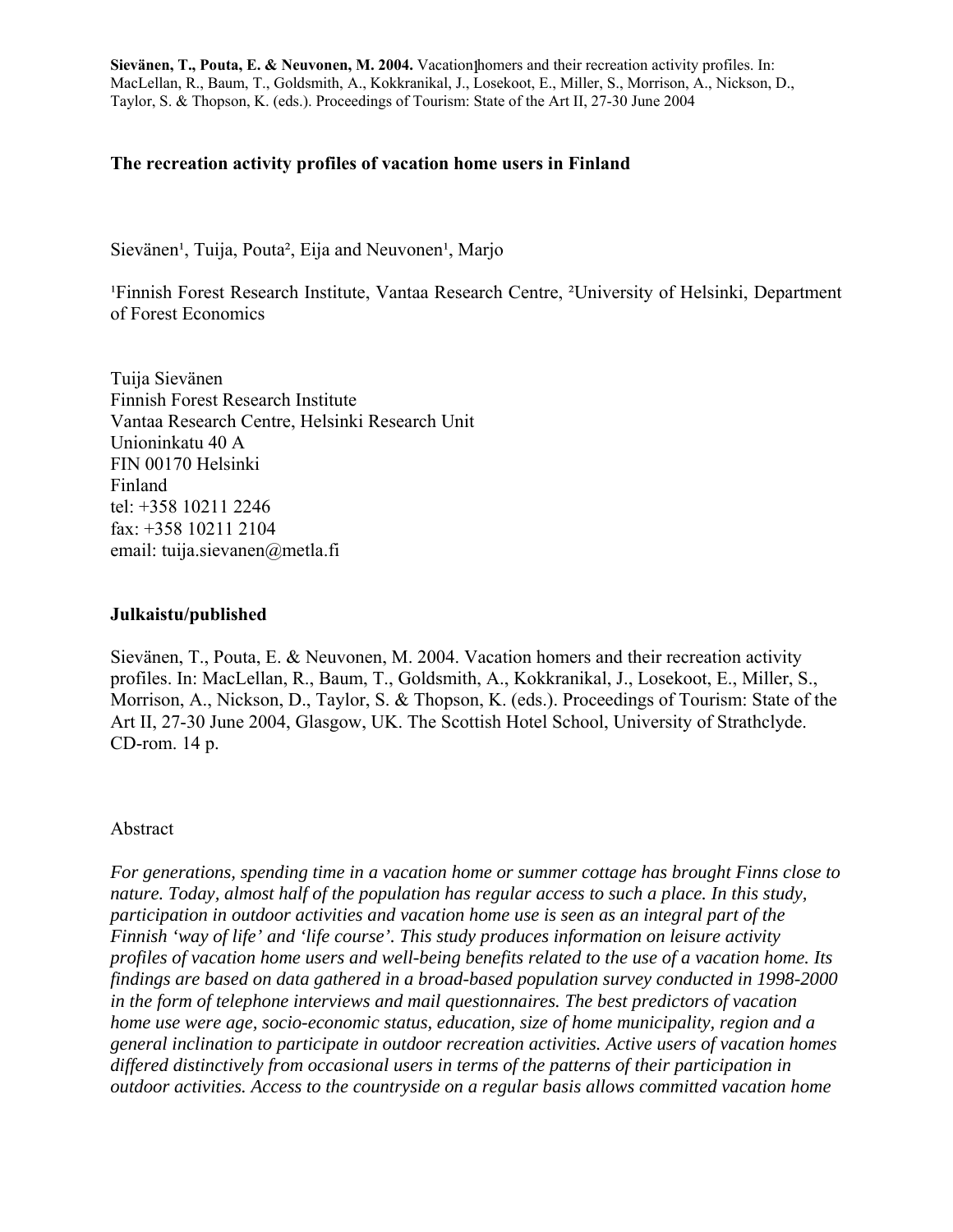*users to participate in traditional rural recreation activities, such as berry and mushroom picking and fishing.*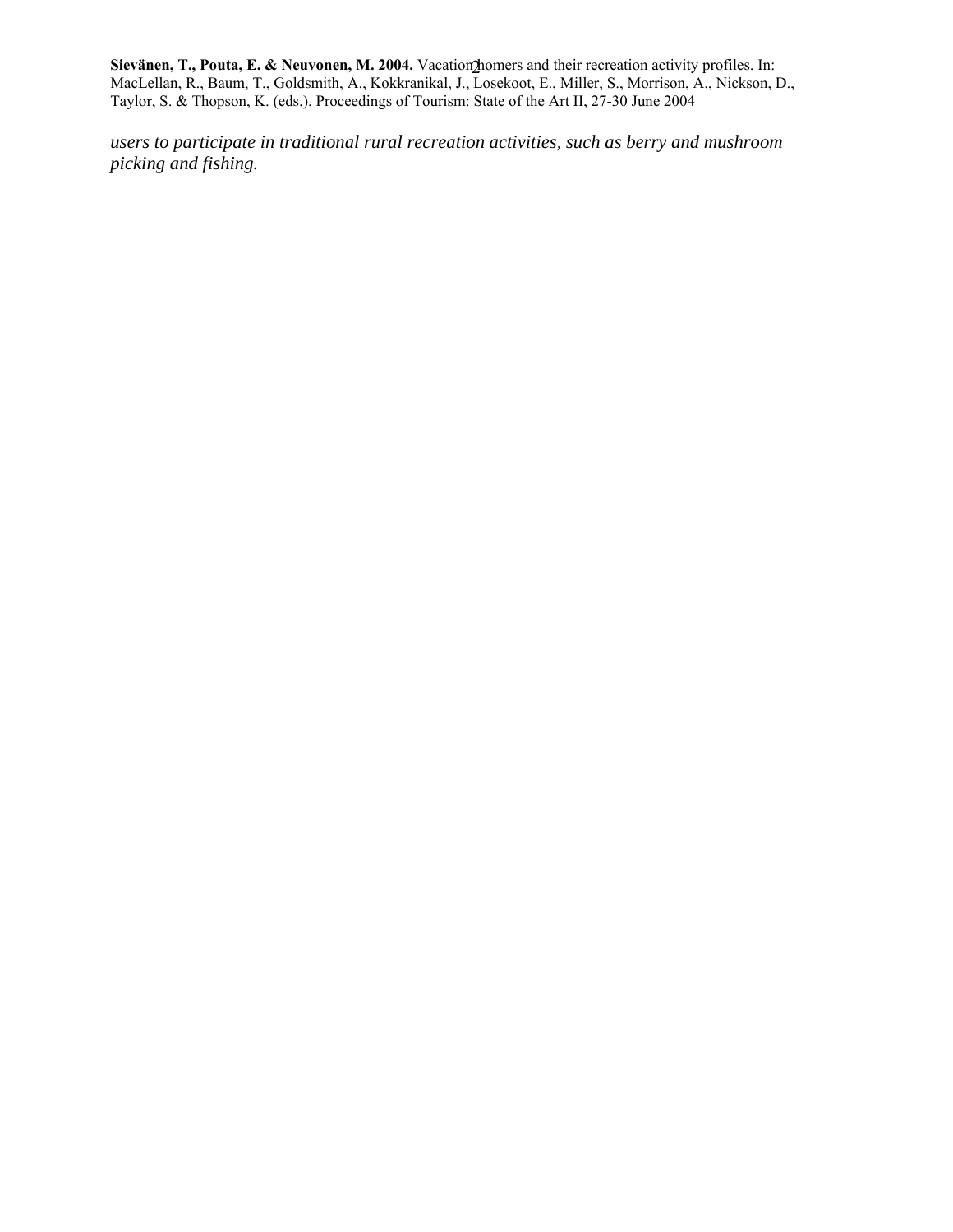### **INTRODUCTION**

An essential element of a vacation home or summer cottage in Finland is its proximity to a forest and water, be it a lake, a river or the sea. While staying at such a place it is easy to engage in a variety of outdoor activities such as swimming, boating, fishing and berry and mushroom picking. About one half of the Finnish population has the opportunity to enjoy the cottage life on a regular basis. Every seventh Finnish household owns a vacation home, and almost one seventh of Finland's population of over 5 million belong to such a household (Free-time residences…, 2001). Although the average size of a family with a vacation home is just two people, typically a middle-aged couple, the cottage is used by an extended family, i.e. by the owner's family and their adult children or by siblings with their families. Two thirds of the vacation homes are located in the same province as the primary residence, with one third being located in the same municipality as the primary residence. Owning a vacation home is common among people who live in towns or cities as well as among people whose primary residence is in the countryside (Free-time residences…, 2001).

In 2000 Finns made some three million trips to their own vacation homes (Finnish Travel…, 2001) and additional trips were made to those of relatives and friends as well as to rented cottages. A member of a family that owns a vacation home makes an average of 3 to 4 trips to it each year. Most of these trips are short, lasting 1 to 3 days. Spending part of the summer at a vacation home has been a central part of the Finnish way of life for several decades, but this use is no longer generally restricted to summers and is gradually becoming a year-round activity.

There are only a few studies on vacation home use in Finland (Vuorela, 1968; Venäläinen, 1989; Free-time residences…, 2001). Understanding vacation home users and use patterns is important for rural development, as many municipalities are now aware of the increasing importance of the economic impacts of this activity. For policy purposes it is more beneficial to understand the differences between various types of vacation home users and to observe the differences in their activities and motives rather than to study them as a one homogeneous group.

The aim of this study is to approach vacation home use with a 'way of life' framework. We characterise Finnish vacation home users on the basis of population survey data (Sievänen, 2001). We compare recreation activity patterns between groups of vacation home users on the basis of their keenness to spend time there. The study discusses on how spending a lot of time at a vacation home and participating there in recreation activities is part of a lifestyle, and how that activity contributes to a feeling of well-being.

### **THE 'WAY OF LIFE' APPROACH AND VACATION HOME USE**

The concept 'way of life' refers to a way of looking at people's life as a whole. It covers all aspects of life, e.g. work, family, housing, social activities and leisure, to name the most important (Roos and Sicinski, 1987). Roos (1981) has used the concept of 'way of life' as an approach to study the essential features of daily activities in Finland. One's way of life refers not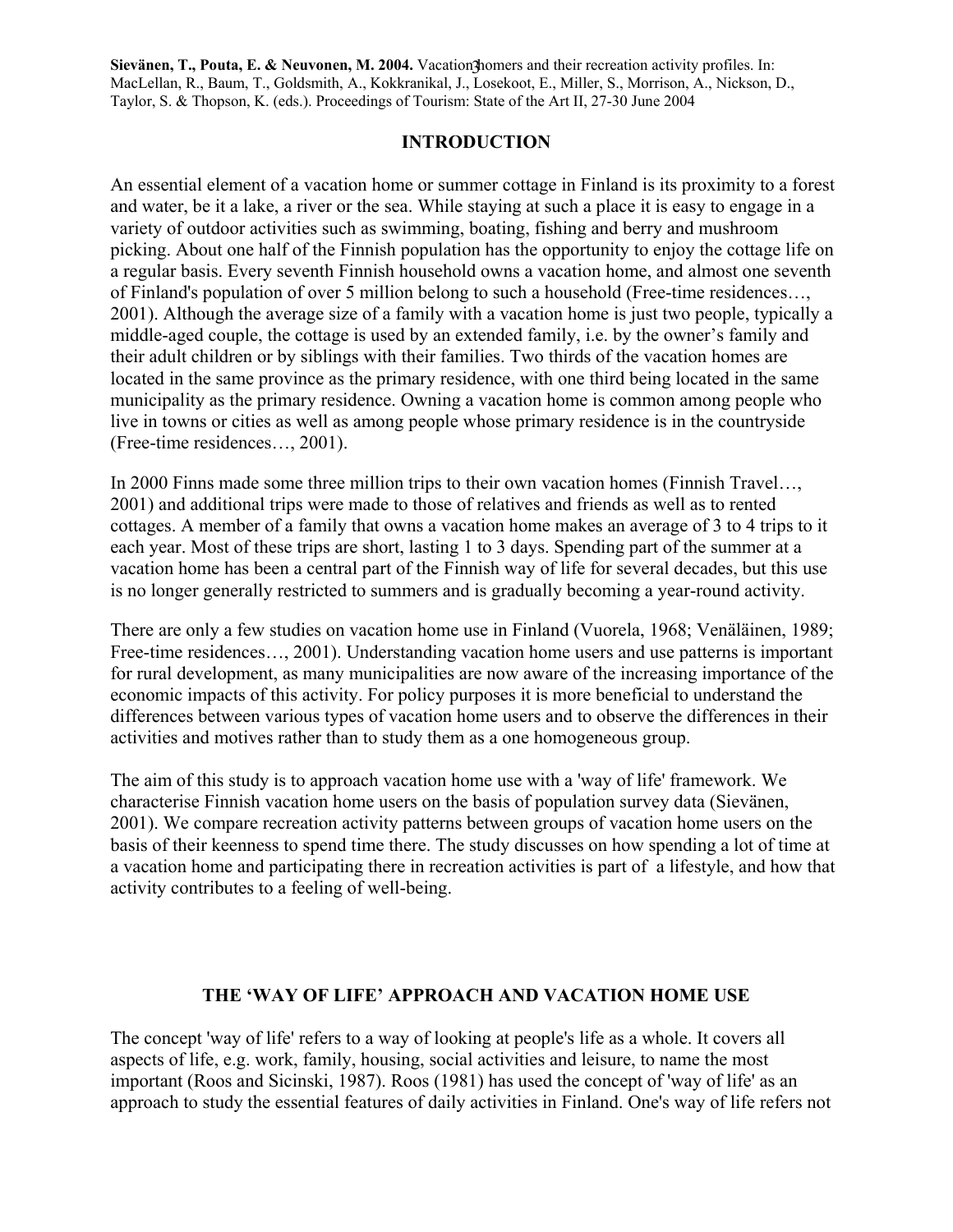only to one's life conditions but to the whole of human life: the production of material and nonmaterial products, social activity, activity at home and with family, intellectual life as well as vacation activities. One's way of life is not only a sum of these but a network of interactional relationships. The resulting system has many factors, especially those describing social status and value orientations.

As a construct, way of life also includes subjective actions of people, based on their own choices (see also Kasvio, 1982). According to Roos, one's way of life refers to the 'totality of the individual or family life cycle, living conditions, daily life activities and interaction, which is constructed by his subjectivity'. Subjectivity refers to the 'human values, appreciation of one's life and the important life projects (orientations)'. The concept refers especially to 'a subjective combination of the activities of the individual, family and social group within the framework of the subject's life history and living conditions' (Roos, 1983). The generational perspective helps to understand some of the features of vacation home users' recreational behaviour in our study (Roos, 2002).

Here our aim is to focus on the sphere of leisure and outdoor recreation as a part of the way of life construct. We are interested in seeing what role of a vacation home plays in people's lives and for whom that role is of central importance. We also wanted to see how having access to and using a vacation home affect the choices people make in the use of their leisure. The 'way of life' approach facilitates the interpretation of the choices people make in spending their free time and also how choices of different outdoor activities may reflect not only their values and attitudes but also their social and economic position in society. The way of life approach also offers an opportunity to use socio-economic factors to create a comprehensive view of the population groups that are distinctive according to their leisure behaviour patterns.

Here, the concept of life course is used to interpret the different vacation home user groups and their outdoor activity patterns. The term 'life course' refers not only to chronological age but also to situations and conditions of family life or work career and other factors that shape people lives in certain points in life (Elder, 1975).

Vacation home use can extend to include many aspects of life. It can refer to major timeconsuming activity alongside the time we use for work and obligatory social and home activities. A vacation home can also be the most important investment of a household, perhaps even more important than the primary residence. In addition, many people become emotionally attached to their vacation home (Jorgensen and Stedman, 2001). It may represent some sort of dream life or at least a life that reflects one's own aspirations and interests in life to the greatest possible extent. One's vacation home and living there may represent one's life orientation to a great extent.

Only a few studies on vacation home life have addressed the motives for spending time there, i.e. why people spend time at a vacation home or why spending time there is so popular. Among the most frequently mentioned leisure activities pursued at a vacation home are rest, working with one's own hands, hobbies, outdoor activities, nature observation, spending time with the family, solitude, and meeting relatives. In a qualitative study of vacation home users, Venäläinen (1989) listed the following outdoor activities pursued there: swimming, fishing, angling, berry and mushroom picking, hiking, walking, sunbathing, nature trips to a nearby surrounding forest,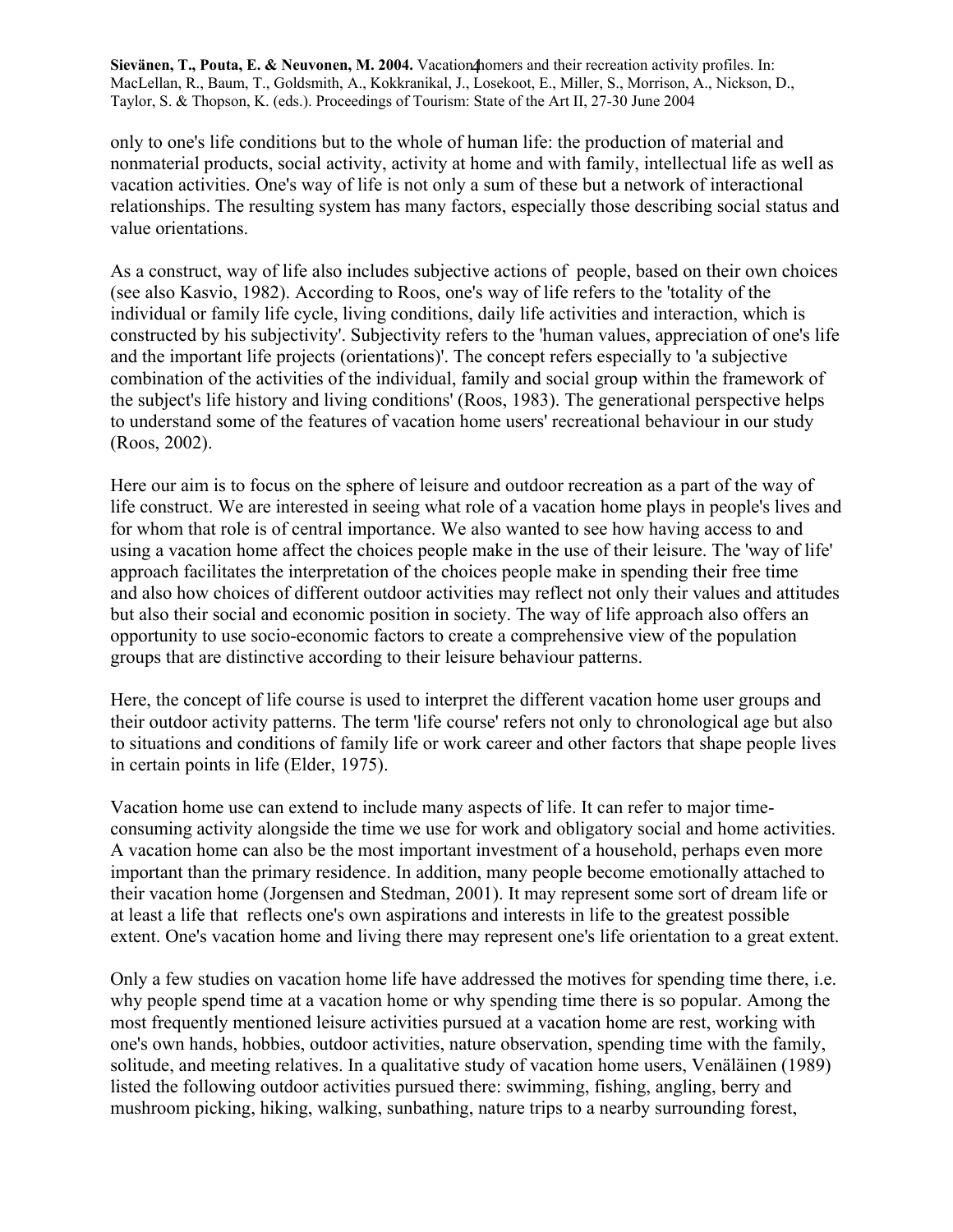biking, jogging, elk and other hunting, clearing brushwood, chopping firewood and gardening. Activities themselves are rarely the main attraction, though.

Experiences offered by the natural environment are often mentioned by vacation home users as an important part of the life there (Venäläinen, 1989). These experiences were described in many ways either as observations or sense perceptions (vicinity of water, sunrises and sunsets, bird song, fresh air, silence) or otherwise as an overall experience (natural environment, own space, spontaneous contact with the open air, nostalgic landscape, tranquillity of nature). These experiences were associated with the natural environment and nature observation and were associated with a certain place.

The concept of the well-being effect is used here to refer to the benefits that people relate to their participation in leisure activities. The significance of a vacation residence has been found to be three-dimensional (Williams and Kaltenborn, 1998). The first dimension describes factors under the rubric group 'Back to nature', which includes experiences at the vacation home that are associated with the natural environment and its observation, nature activities and hiking, recreation and other activities in the natural environment. This group also includes conscious striving for a primitive and simple way of life at the vacation home, involving also a feeling of freedom. The other two dimensions are related to sense of place and to the change of environment and daily routines compared to 'normal' life in the primary residence (also Chaplin, 1999). One very important dimension of vacation home use is socializing, as is emphasized in Venäläinen's (1989) study.

The measures used in this study are based on motivation and benefit scales for outdoor recreation developed by Driver and others (Driver, 1983; Paronen, 2001).

### **DATA AND METHODS**

### Data of the study

The statistics used here are based on the population-based data collected in the context of a national outdoor recreation demand and supply inventory, that was conducted between August 1998 and May 2000. The data was gathered in two phases through a telephone interview and a mail questionnaire. These surveys were targeted at Finns in the age range of 15 to 74 (Virtanen et al., 2001). The total sample size was over 12,649 persons. Interview data were gathered from 10,651 respondents (84% of those sampled). Information relating to participation in spending time at a vacation home and number of days spent there is based on this data. Information about the respondents' other outdoor activities was also obtained from this data.

The mail questionnaire was sent to the respondents who had indicated in the interview that they were willing to answer it. Two thirds (65%) of these, 5,535 persons, responded to the questionnaire. In 700 cases, this data included information about a trip to a vacation home.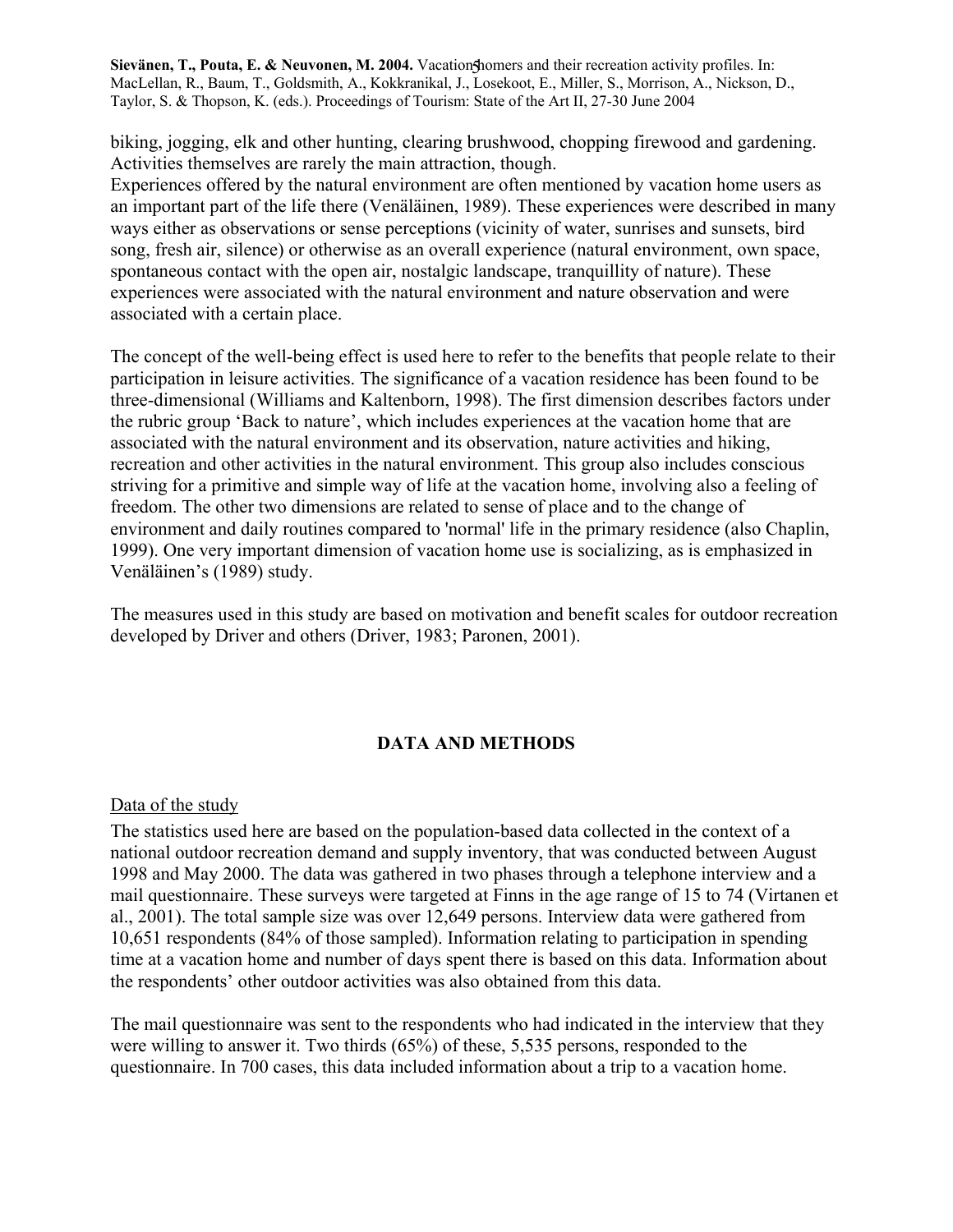All questions in the survey concerned activities during leisure time away from the permanent residence, and the concept 'spending time at a vacation home' was not strictly defined. The question was: 'Have you spent time at a summer cottage or a farm or a vacation home in the countryside during the past 12 months'. Camping was excluded from the concept 'spending time at a vacation home' by asking about it separately. Those who responded 'no' to this question are referred to below as 'non-participants'. We use the term 'vacation home' to refer to a number of different types of dwelling that are in the countryside and are suitable for regular use for recreational purposes. In addition, the respondents who said that they spent time at a vacation home were asked how many days per year they spent there. The concept 'vacation home trip' was defined as a nature trip whose main purpose was to stay at a vacation home and which entailed staying there overnight. Questions concerning well-being factors were focused to the respondent's most recent trip to a vacation home. Responses to these items were received from 72 respondents.

# Categories of vacation home users

In addition to creating the category of 'non-participant' (NP), we placed vacation home users (VHU) into three categories based on number of days spent annually at the vacation home. 'Infrequent users' (IU) spent less than six days during the year at the vacation home, 'ordinary users' (OU) spent 6–30 days and the 'active users' (AU) spent more than 30 days per year there.

### Analysis

First, logistic regression analysis (e.g. Hosmer and Lemeshow, 2000) has been used to explain participation and non-participation in vacation home use. Second, associations between participation in recreational activities in general and vacation home use and between background characteristics and vacation home use were analysed by  $\chi^2$ -test. In addition, multiple correspondence analysis (e.g. Greenacre, 1984) was used to create a general activity profile of the vacation home users. Third, analysis of variance and Tukey's multiple comparison tests were used to describe the differences of the well-being effects between the three categories.

### **RESULTS**

### Frequency of vacation home use

Fifty-six percent of Finns spend time at a vacation home. Almost half (45%) of the Finnish population have regular access to a vacation home (Pouta and Sievänen, 2001). Almost all people (86%) who had regular access to a vacation home also spent time there. Even 44% of people who did not have regular access to a vacation home spent time at one. A relatively large number of people visited the vacation home of a relative or a friend or rented a vacation home.

Factors affecting the use or non-use (non-participation) of a vacation home can be described with the help of a logistic regression model. The model in Table 1 shows that proportionally more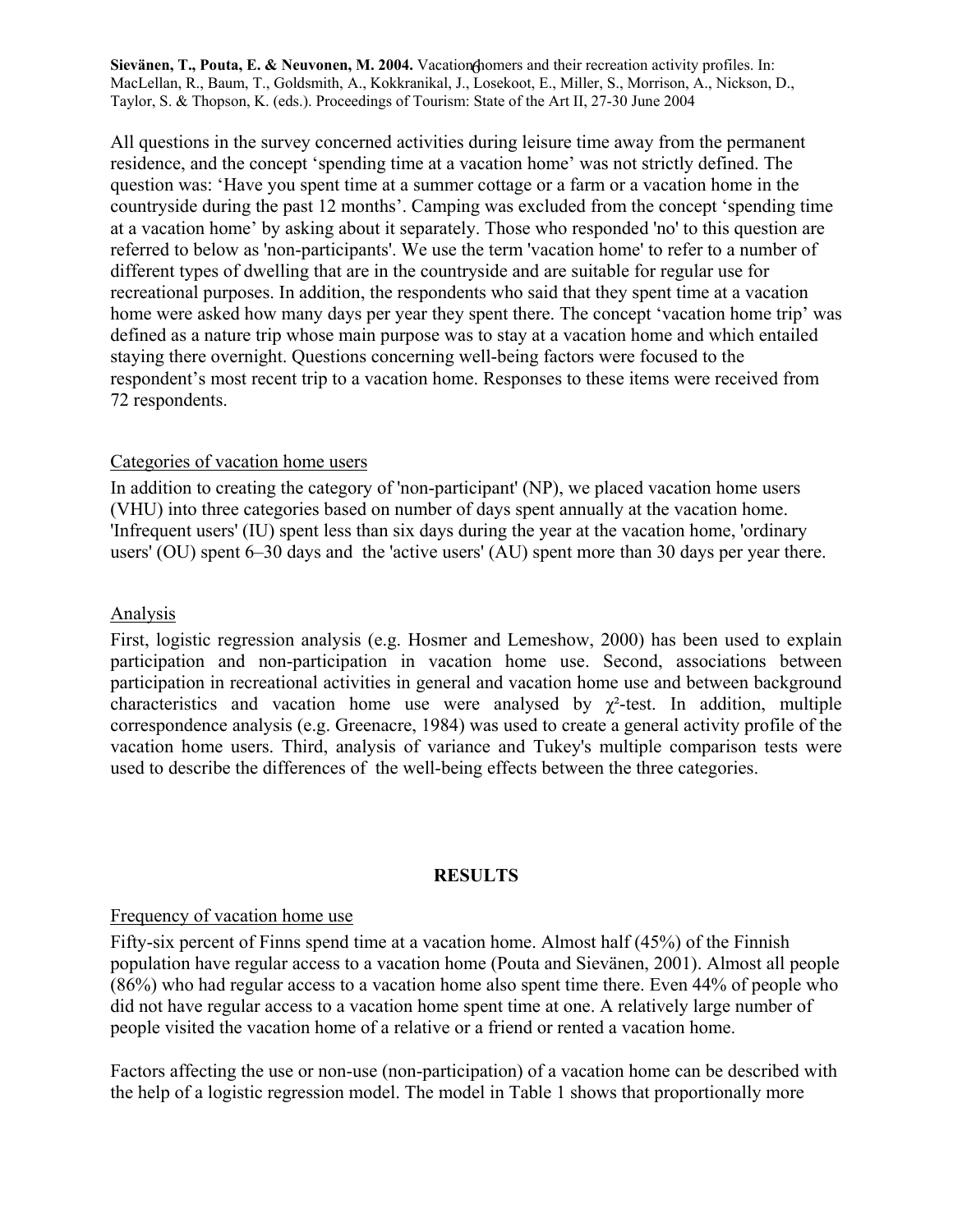young people participated in vacation home use than middle-aged people. Participation in vacation home use increases with the level of education. As regards occupational status, the most active group of vacation home users consisted of administrative and clerical employees (over 60%), and the least active groups were farmers, entrepreneurs and students. A higher percentage of those who lived in bigger cities spent time at vacation home than of those who lived in the country. Spending time at a vacation home was more typical in southern Finland than elsewhere. Participation was more typical among those who had participated in many recreation activities.

| <b>Variables</b>                                     | Coefficient | P-value | <b>Odds Ratio</b> |
|------------------------------------------------------|-------------|---------|-------------------|
| Constant                                             | $-2.314$    | 0.000   |                   |
| Age (reference category: under 35 years of age)      |             |         |                   |
| Age 35-64                                            | $-0.159$    | 0.006   | 0.853             |
| Age 65-74                                            | 0.016       | 0.891   | 1.016             |
| Socio-economic status (reference category:           |             |         |                   |
| administrative and clerical employee)                |             |         |                   |
| Pensioner                                            | $-0.149$    | 0.107   | 0.862             |
| Unemployed, domestic assistant or other              | $-0.211$    | 0.009   | 0.810             |
| Entrepreneur, farmer                                 | $-0.275$    | 0.003   | 0.760             |
| Labourer                                             | $-0.030$    | 0.654   | 0.971             |
| Student                                              | $-0.233$    | 0.011   | 0.792             |
| Education                                            |             |         |                   |
| (reference category: lower university/polytechnic    |             |         |                   |
| degree or upper university degree)                   |             |         |                   |
| Lower and upper secondary general                    | $-0.263$    | 0.015   | 0.769             |
| Upper secondary vocational or vocational college     | $-0.126$    | 0.209   | 0.882             |
| Size of municipality of residence                    |             |         |                   |
| (reference category: $\geq$ 100 000)                 |             |         |                   |
| < 10000                                              | $-0.854$    | 0.000   | 0.426             |
| 10 000-99 999                                        | $-0.209$    | 0.000   | 0.811             |
| <b>Recreational regions</b>                          |             |         |                   |
| (reference category: southern Finland)               |             |         |                   |
| eastern Finland                                      | $-0.250$    | 0.000   | 0.779             |
| western Finland                                      | $-0.021$    | 0.748   | 0.979             |
| northern Finland                                     | $-0.284$    | 0.005   | 0.753             |
| Number of hobbies * (reference category: $\geq 16$ ) |             |         |                   |
| $1 - 5$                                              | $-2.796$    | 0.000   | 0.061             |
| $6 - 10$                                             | $-1.459$    | 0.000   | 0.232             |
| $11 - 15$                                            | $-0.757$    | 0.000   | 0.469             |
| N                                                    | 10217       |         |                   |
| Participation rate $(\% )$                           | 56.7        |         |                   |
| Correctly classified (%, cut point 0.50)             | 70.2        |         |                   |
| Log likelihood (model)                               | $-5836.14$  |         |                   |
| Log likelihood (constant only)                       | $-6937.51$  |         |                   |
| Likelihood ratio test $(\chi^2)$                     | 2202.75     |         |                   |
| P-value                                              | 0.000       |         |                   |
| Pseudo R <sup>2</sup>                                | 0.157       |         |                   |

Table 1. Logistic regression model for participation in vacation home use.

\*) Number of outdoor activities in which the informant had participated during the 12 months before the interview.

Finns spent on average 31 days per year at a vacation home. Half of the people who spent time at a vacation home spent more than two weeks there. According to the data, number of days spent at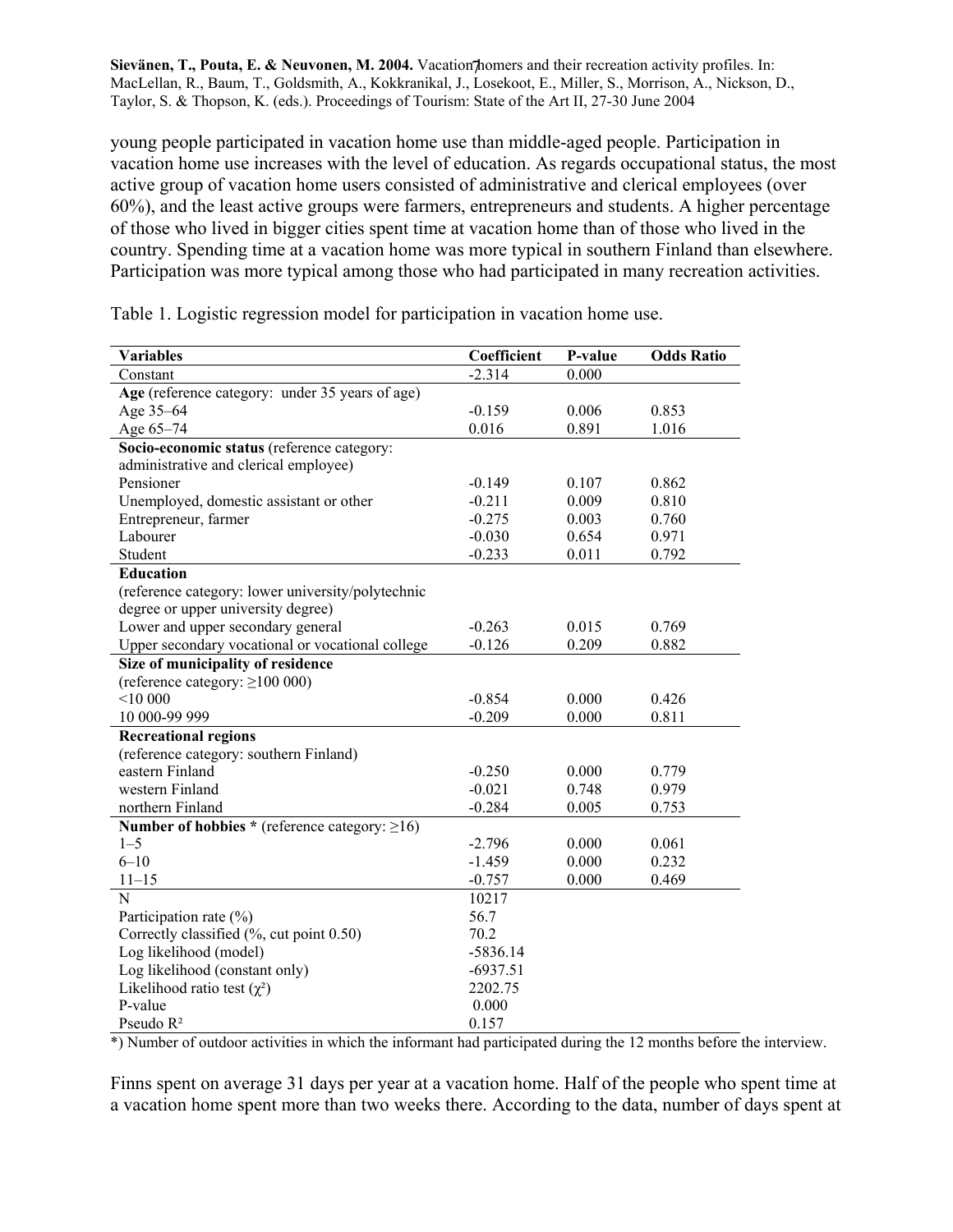a vacation home was related to respondents' age (F-test 320.97, p-value  $\leq 0.000$ ). Young people who spent time at a vacation home spent on average only 19 days per year, while middle-aged persons spent on average of 35 days per year at a vacation home. The oldest age group spent on average 63 days a year at a vacation home.

In the following section, vacation home users are classified into three groups according to the number of days spent at the vacation home during last 12 months. Of the respondents 10% were infrequent users (IU), 32% were ordinary users (OU) and 15% were active users (AU). In addition, the group of 43% non-participants (NP) was included in the following analysis.

### Outdoor recreation activity profiles and vacation home use

Non-participants and the three groups of VHU differed distinctively in terms of their outdoor recreation participation patterns (Table 2). The most active group of VHU, the AU group, tended to prefer nature-based outdoor activities. The AU group was particularly active in picking wild berries and mushrooms, enjoying nature, boating in a small boat, forest work in leisure time, cross-country skiing and walking for pleasure. The activities in which the OU group participated most actively were swimming in natural waters, sunbathing, playing with children outdoors and snowmobiling. The IU group was most active in hunting, but also in many physically oriented sports such as running, bicycling, skating and downhill skiing. Non-participants represented the most passive outdoor recreationists compared to the three groups of VHU. The results of the correspondence analysis (figure 1) indicate the IU and OU groups were largely similar to each other in their outdoor activity interests, and that the AU group differed from the other two. An interpretation of the dimensions in the graph suggests that the characteristics of the activities in a scale 'sport or nature orientation' is seen vertically, and the horizontal dimension describes best the frequency of participation in outdoor activities.

|                                | NP   | IU                                               | OU   | AU   | $\chi^2$ -test | P-value |
|--------------------------------|------|--------------------------------------------------|------|------|----------------|---------|
|                                |      |                                                  |      |      | statistic      |         |
|                                |      |                                                  |      |      | degrees of     |         |
|                                |      |                                                  |      |      | freedom 3      |         |
| <b>Activity</b>                |      | Participation rates in some outdoor activities % |      |      |                |         |
| Hunting                        | 6.8  | 9.0                                              | 8.46 | 7.75 | 10.06          | 0.018   |
| Camping                        | 6.9  | 16.4                                             | 18.4 | 9.0  | 281.82         | 0.000   |
| Downhill skiing                | 10.6 | 21.1                                             | 23.3 | 15.1 | 249.05         | 0.000   |
| Skating                        | 14.2 | 24.1                                             | 27.4 | 16.7 | 237.69         | 0.000   |
| Bicycling                      | 50.0 | 60.7                                             | 60.3 | 54.2 | 100.20         | 0.000   |
| Jogging                        | 12.0 | 21.8                                             | 21.9 | 14.3 | 166.67         | 0.000   |
| Sunbathing, picnicking etc.    | 40.9 | 58.9                                             | 62.3 | 48.7 | 392.07         | 0.000   |
| Swimming                       | 51.7 | 74.2                                             | 82.3 | 80.9 | 1019.89        | 0.000   |
| Playing with children outdoors | 8.2  | 16.0                                             | 18.6 | 14.9 | 196.36         | 0.000   |
| Nature management work *)      | 27.2 | 32.8                                             | 40.8 | 61.7 | 631.99         | 0.000   |
| Berry picking                  | 48.8 | 51.9                                             | 57.4 | 73.4 | 298.21         | 0.000   |
| Mushroom picking               | 31.8 | 30.2                                             | 39.6 | 59.0 | 399.54         | 0.000   |
| Boating with small boat        | 23.7 | 44.0                                             | 54.8 | 64.4 | 1193.18        | 0.000   |
| Enjoying nature                | 39.1 | 48.8                                             | 55.0 | 60.6 | 312.25         | 0.000   |
| Fishing                        | 31.8 | 45.9                                             | 55.9 | 64.2 | 721.19         | 0.000   |
| Cross-country skiing           | 31.2 | 41.6                                             | 44.7 | 52.0 | 273.86         | 0.000   |
| Walking for pleasure           | 62.5 | 68.3                                             | 72.3 | 77.4 | 156.22         | 0.000   |

Table 2. Participation in outdoor activities related to vacation home user groups.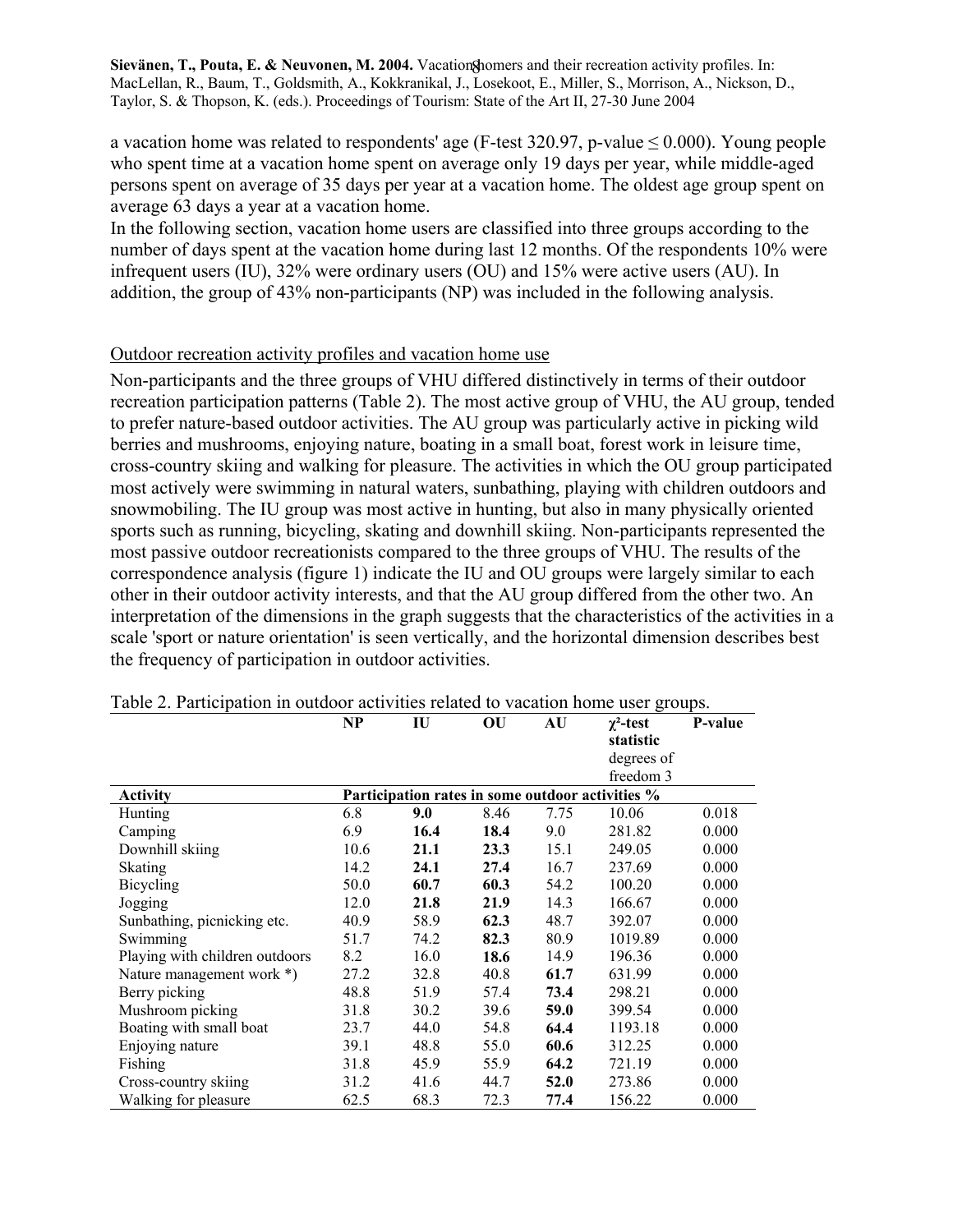\*) Collecting small wood, forest work in leisure time, game management, management of meadows, growing plants in leisure time for domestic use, caring for domestic animals in nature.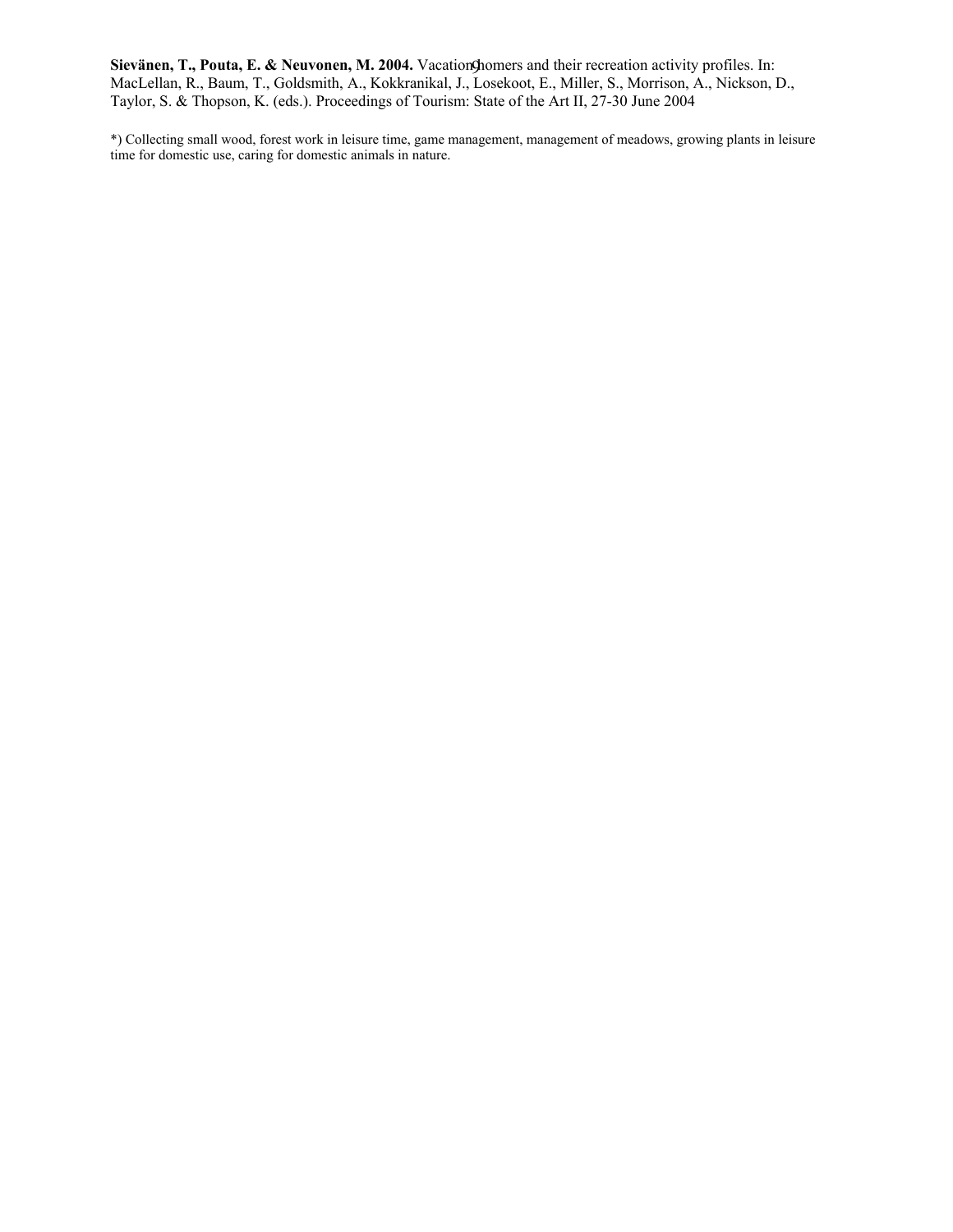|                                      | NP                                   | IU                 | OU                                               | AU                             | $\chi^2$ -test,<br>degrees of<br>freedom | P-value |
|--------------------------------------|--------------------------------------|--------------------|--------------------------------------------------|--------------------------------|------------------------------------------|---------|
|                                      |                                      |                    | Descriptive background characteristics in groups |                                |                                          |         |
| Age                                  | middle aged,<br>old                  | young              | young,<br>middle aged                            | middle aged,<br>old            | 661.19, 6                                | 0.000   |
| <b>Educational</b> level             | low                                  | middle             | middle, high                                     | low, high                      | 237.27, 6                                | 0.000   |
| Stage of life                        | later stages                         | earlier<br>stages  | earlier<br>stages                                | later stages:<br>older couples | 454.02, 18                               | 0.000   |
| Type of municipality<br>of residence | rural,<br>suburban                   | rural              | urban                                            | urban                          | 420.14, 6                                | 0.000   |
| Childhood residential<br>environment | rural                                | rural.<br>suburban | suburban                                         | rural, urban                   | 108.92, 15                               | 0.000   |
| Socio-economical<br>status           | pensioner,<br>entrepreneur<br>farmer | student            | employee                                         | pensioner<br>employee          | 610.30, 15                               | 0.000   |

Table 3. Socio-economic background characteristics of vacation home user groups and nonparticipants.

The socio-economic background factors indicate that those in the AU group were older than other vacation home users on average, having either a high level of education or the lowest level of education compared to others (Table 3). They were more likely to be pensioners or employees, to belong to a family consisting of a couple aged 45 or over, and to have a primary residence in a city. It is noteworthy that those in the AU group were more likely to have spent their childhood either in the city or in a rural area compared to the other vacation home users. The IU group was in many ways quite different. The IU group were the youngest group of vacation home users. They had completed an upper secondary general education and were often still students. Many belonged to a family of small children or were singles or young couples. Many of them lived in the countryside and their childhood environment had been rural or suburban. The OU group were more likely to be young or middle-aged, to belong to a family with small children, to be employed and to have had a suburban childhood environment.

From the point of view of the socio-economic background factors typical of each vacation home group and the outdoor activities that were most common for those groups, the results of the study offer a clear picture. Infrequent users (IU) tended to be young people interested more in physically oriented outdoor activities, but also in some nature-oriented activities, such as camping. The OA group typically consisted of young or middle-aged people who have children in their families, as reflected in their outdoor activity preferences, such as sun bathing, swimming in natural waters and playing with children outdoors. They were most likely to spend most of their summer holidays at the vacation home with the family. Those in the AU group were generally pensioners or older couples with a lot of free time or long holidays, and they liked to spend a lot time there pursuing a variety of nature-related outdoor activities.

# Well-being impacts of vacation home trip

All three groups of vacation home users had the same general perceptions of the well-being effects of a trip to a vacation home (Table 4). Active users placed more emphasis on health benefits and challenges, both emotional and physical, that they experience while staying at a the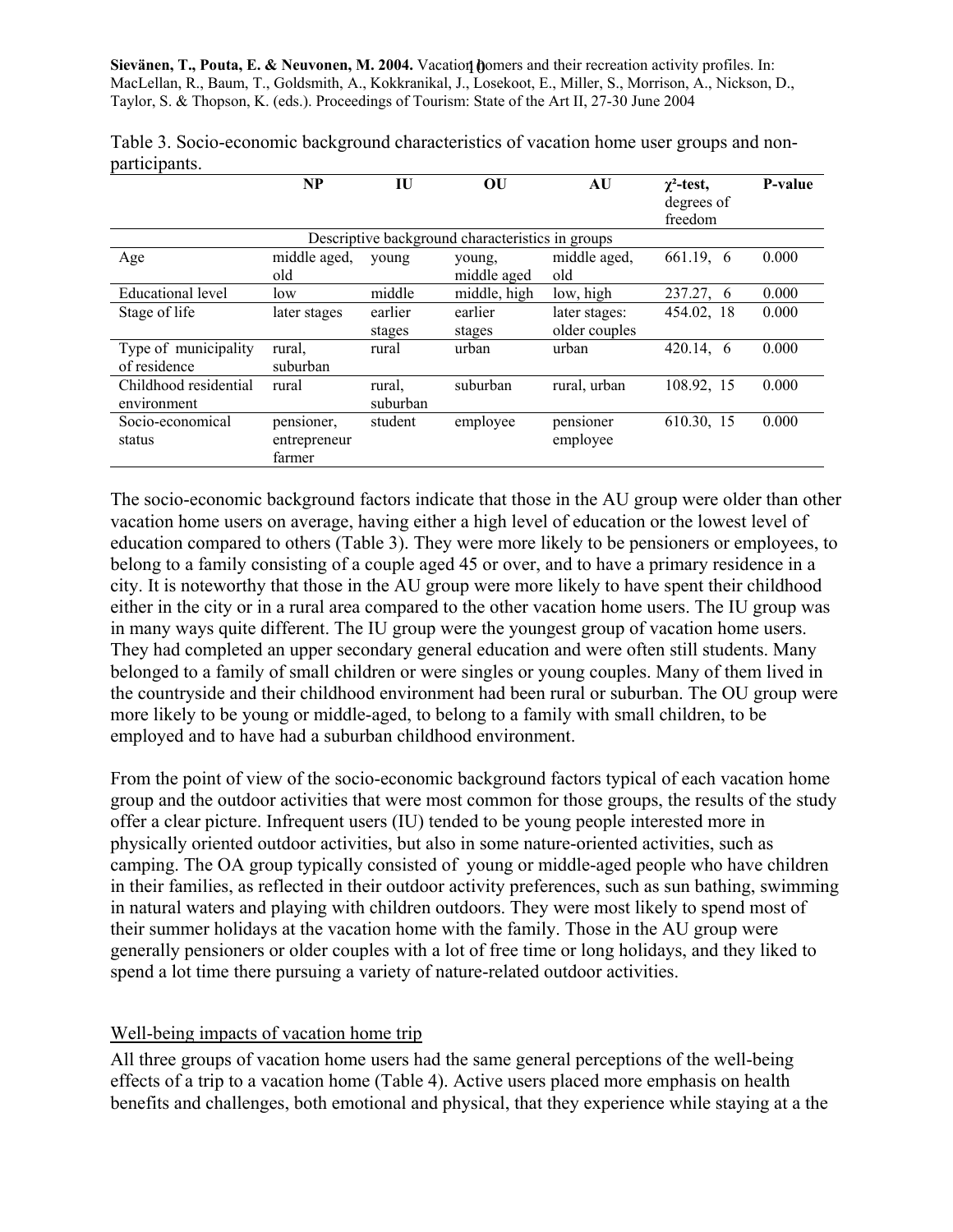vacation home. But it is also remarkable that the experiences related to being close to nature, to enjoying scenery, relaxation and to being together with others received similarly high ratings from all users, regardless of category.

|                                                | IU               | OU    | AU    | F-test,<br>p-value |
|------------------------------------------------|------------------|-------|-------|--------------------|
| Effects of well-being *), mean                 |                  |       |       |                    |
| Chance to get close to nature                  | 4.9              | 4.6   | 4.9   | 2.79, 0.069        |
| Chance to enjoy the scenery                    | 4.8              | 4.6   | 4.7   | 0.36, 0.701        |
| Chance to escape noise and pollution           | 4.7              | 4.1   | 4.2   | 0.90, 0.411        |
| Calmed, relaxed, served as a counterbalance to | 4.5              | 4.5   | 4.8   | 1.49, 0.234        |
| work                                           |                  |       |       |                    |
| Chance to exert and strain myself              | $2.5A**$         | 2.8 A | 3.9 B | 4.26, 0.018        |
| Helped keep fit and healthy                    | 3.0 A            | 3.4 A | 4.3 B | 4.73, 0.012        |
| Helped escape the pressures of everyday life   | 4.3              | 4.2   | 3.8   | 0.88, 0.421        |
| Offered a challenge and excitement             | 1.9 <sub>A</sub> | 2.1A  | 3.0 B | 4.70, 0.012        |
| Chance to be alone and in peace                | 2.4              | 2.6   | 3.4   | 2.26, 0.112        |
| Got to be together with other people           | 4.6              | 4.1   | 3.7   | 1.82, 0.171        |
| n                                              | 8                | 49    | 15    | 72                 |

|  |  |  | Table 4. Perceived effects of well-being derived from a trip to vacation home. |
|--|--|--|--------------------------------------------------------------------------------|
|  |  |  |                                                                                |

Range of measurement: 1=did not affect at all, …, 5=had a strong effect

\*) measurements, see Paronen, 2001.

\*\*) Tukey's test: Different symbols (A and B) indicate that the difference between the means is statistically significant at the 5% risk level.

# **DISCUSSION AND CONCLUSIONS**

Spending time at a vacation home is an essential part of life both for many people who live in towns or cities and for many who live in the countryside. But, people living in cities, people with higher education and clerical and administrative employees are more likely to spend their holiday at a vacation home. As regards age, spending time at vacation home at least once a year is most typical among young people and least typical among those in the oldest age group. However, if older people participate, they tend to spend more time there.

Our goal here was to look at how vacation home users differ in terms of their outdoor activity patterns when the number of days spent at a vacation home annually is considered. Vacation home users were divided into infrequent users (IU), ordinary users (OU) and active users (AU).

Our results corresponded the general picture given of the activities and well-being effects of associated with vacation home use in previous studies (Venälainen, 1989; Williams and Kaltenborn, 1999). In addition, however, some differences emerged between the user groups. Active users participated in many nature-based outdoor activities. These users were typically from a family of an older couple of employees with relatively high education and income level, although a noteworthy percentage of those in this category were among those with the least education. Many in the active users group seem to be people who are taking advantage of an opportunity to take time for their 'dream life' in the later stage of their lives. It is also remarkable that using a vacation home is not the exclusive privilege of wealthy people; many working class people also have access to a vacation home, which often can be an abandoned farmhouse, that is still suitable for use as a vacation home.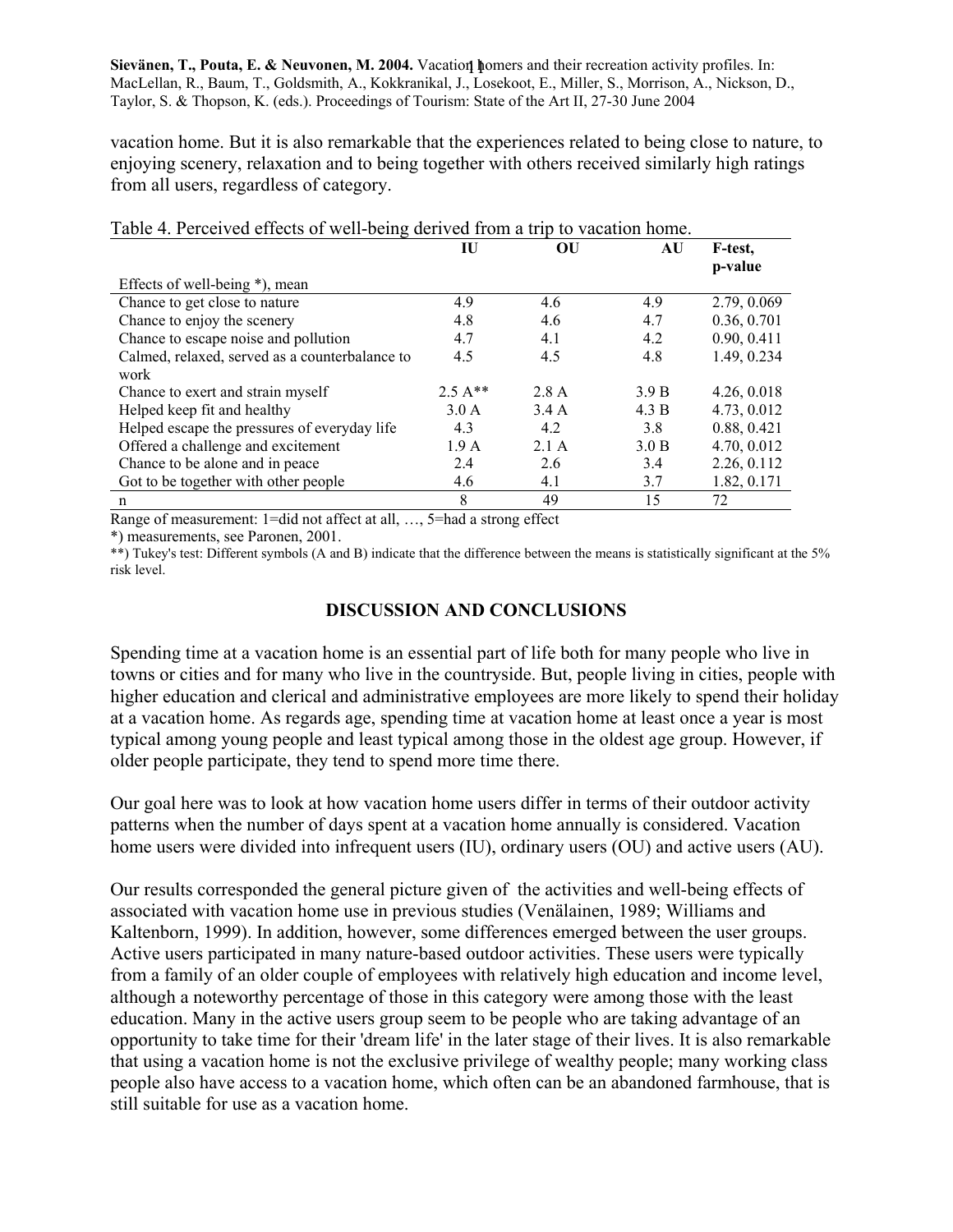Both of the subcategories belong to a generation that learned as children to pick berries and maintain vegetable gardens. In addition, such well-being effects as having challenging experiences and opportunities to engage in physical exertion as reported by this group are understandable, for many of these people reported that they engage in physically demanding activities at the vacation home, and that is perhaps the only time and the only place these older people do such things. The long time spent at the vacation home also seems to have an impact on their perceptions of health benefits.

Ordinary users participate actively in sports and nature-based outdoor activities, but they also engage in family-oriented outdoor activities as parents of children still at home. They are younger than the active users and are typically well-educated employees who are aware of their social status. They report many strong well-being effects of their visits to a vacation home, one of the most important being to escape from everyday life. They belong to the generation that is raising a family and establishing a career, but which also places a lot of value on leisure activities. They are to great extent people who may become active users in later life.

Infrequent users are typically young people, often students and singles, but many are also parents with small children. Their participation in outdoor activities is sports-oriented. Those of urban background may become active users later, but the rural youngsters may keep their habit of visiting vacation homes owned by friends or relatives, or just having a place to visit on day trips, as many rural people do.

This study suggests that a vacation home offers those who want to participate in nature-related outdoor activities a means to do so. Although white collar employees and their families constitute a large proportion of vacation home users, they are joined by others from different socioeconomic backgrounds. It is obvious from this study that stage of life has a strong effect on how much time a person spends at the vacation home and that it plays an important role in the whole profile of outdoor activities and personal lifestyles.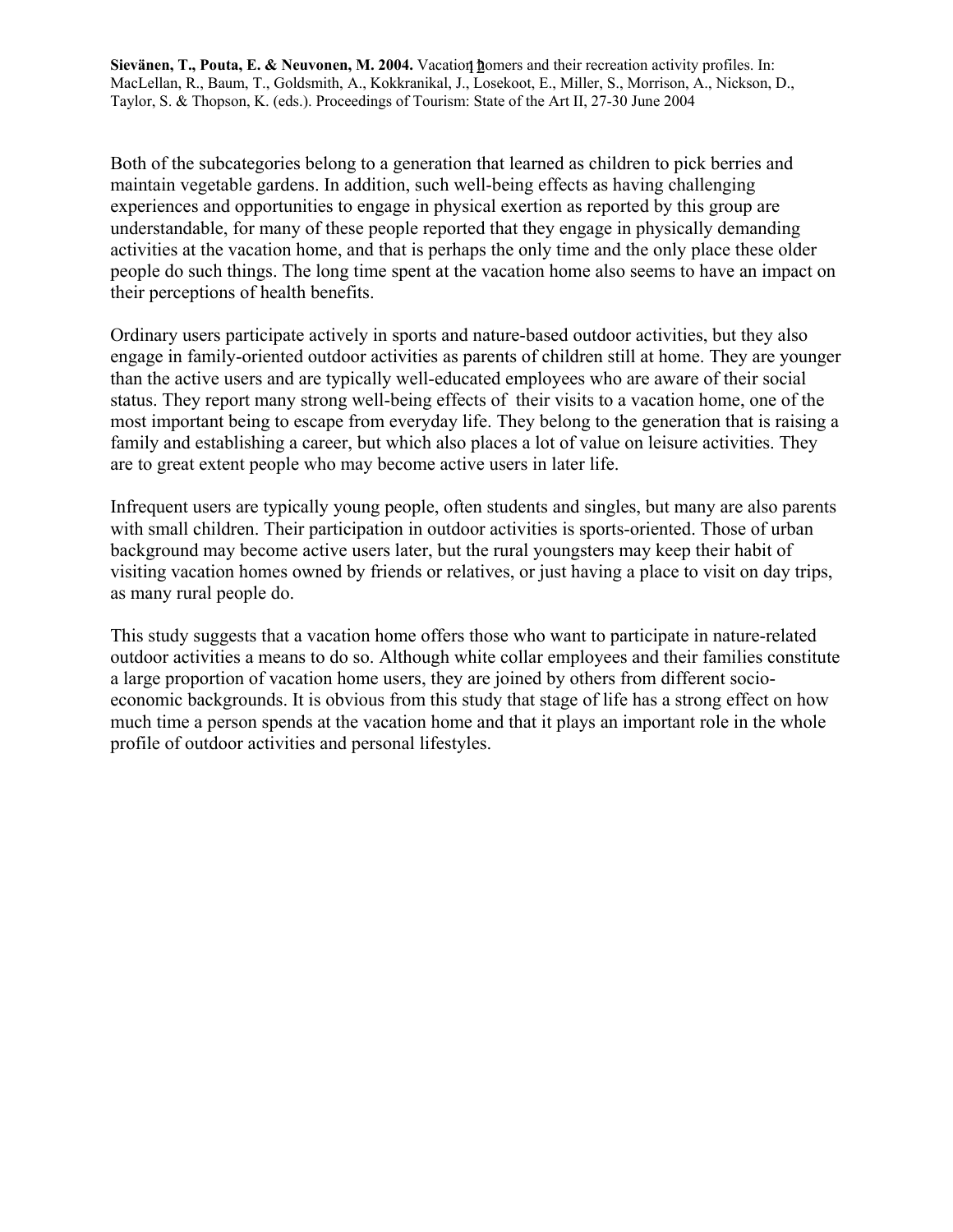### **REFERENCES**

Chaplin, D. (1999) 'Consuming work/productive vacation: the consumption patterns of second home environment', *Leisure Studies*, 18, 1, 41–55.

Driver, B. (1983) 'Master list of Items for Recreation Experience Preference and Domains', Unpublished paper on file at the Rocky Mountain Forest and Range Experiment Station, U.S. Forest Service, Fort Collins, CO.

Elder, G. H. Jr. (1975) 'Age Differentiation and the Life Course', *Annual Review of Sociology*, 1, 165–190.

Finnish Travel 2000 (2001), *Transport and Travel* 2001:9, Statistics Finland, 59 p.

Free-time residences 2000 (2001). *Housing* 2001:5, Statistics Finland, 46 p.

Greenacre, M. (1984) *Theory and applications of correspondence analysis*, London: Academic Press, 364 p.

Hosmer, D. and Lemeshow, S. (2000) *Applied logistic regression*, 2<sup>nd</sup> edition, New York: John Wiley and Sons, 375 p.

Jorgensen, B. and Stedman, R. (2001) 'Sense of place as an attitude: lakeshore owner's attitudes toward their properties', *Journal of Environmental Psychology*, 21, 3, 233–248.

Kasvio, A. (1982) 'Teollisuustyö ja elämäntapa (English summary: Industrial Work and Way of life)', *Acta Universitatis Tamperiensis ser*. *A*, 134, 655 p.

Paronen, O. (2001) 'Ulkoilun hyvinvointikokemukset ja esteet', in T. Sievänen (ed.) Luonnon virkistyskäyttö 2000 (Summary: Outdoor recreation 2000), *Metsäntutkimuslaitoksen tiedonantoja* 802, 100–111.

Pouta, E. and Sievänen, T. (2001) 'Ulkoilutilastot' (Outdoor recreation statistics). in T. Sievänen (ed.) Luonnon virkistyskäyttö 2000 (Summary: Outdoor recreation 2000), *Metsäntutkimuslaitoksen tiedonantoja* 802, 207–335.

Roos, J-P. (1981) 'Elämäntapojen tyypeistä elämänkertojen valossa', *Sosiologia*, 4, 297–306.

Roos, J-P. (1983) 'Työaikakysymys, yhteiskunnan muutos ja elämäntapa', Työaikakomitean 1980:n mietinnössä liite 6, *Komiteanmietintö*, 69.

Roos J-P. (2002) 'Life's turning points and generational consciousness', in G. Burkart- J. Wolf (eds.) *Lebenszeiten Erkundungen zur Soziologie der Generationen*, Leske und Budrich, 119–134.

Roos. J-P. and Sicinski, A. (eds.) (1987) *Ways of Life in Finland and Poland*, Aldershot: Aveburg, 203 p.

Sievänen, T. (ed.) (2001) Luonnon virkistyskäyttö 2000 (Summary: Outdoor recreation 2000), *Metsäntutkimuslaitoksen tiedonantoja* 802, 204 p. + appendices.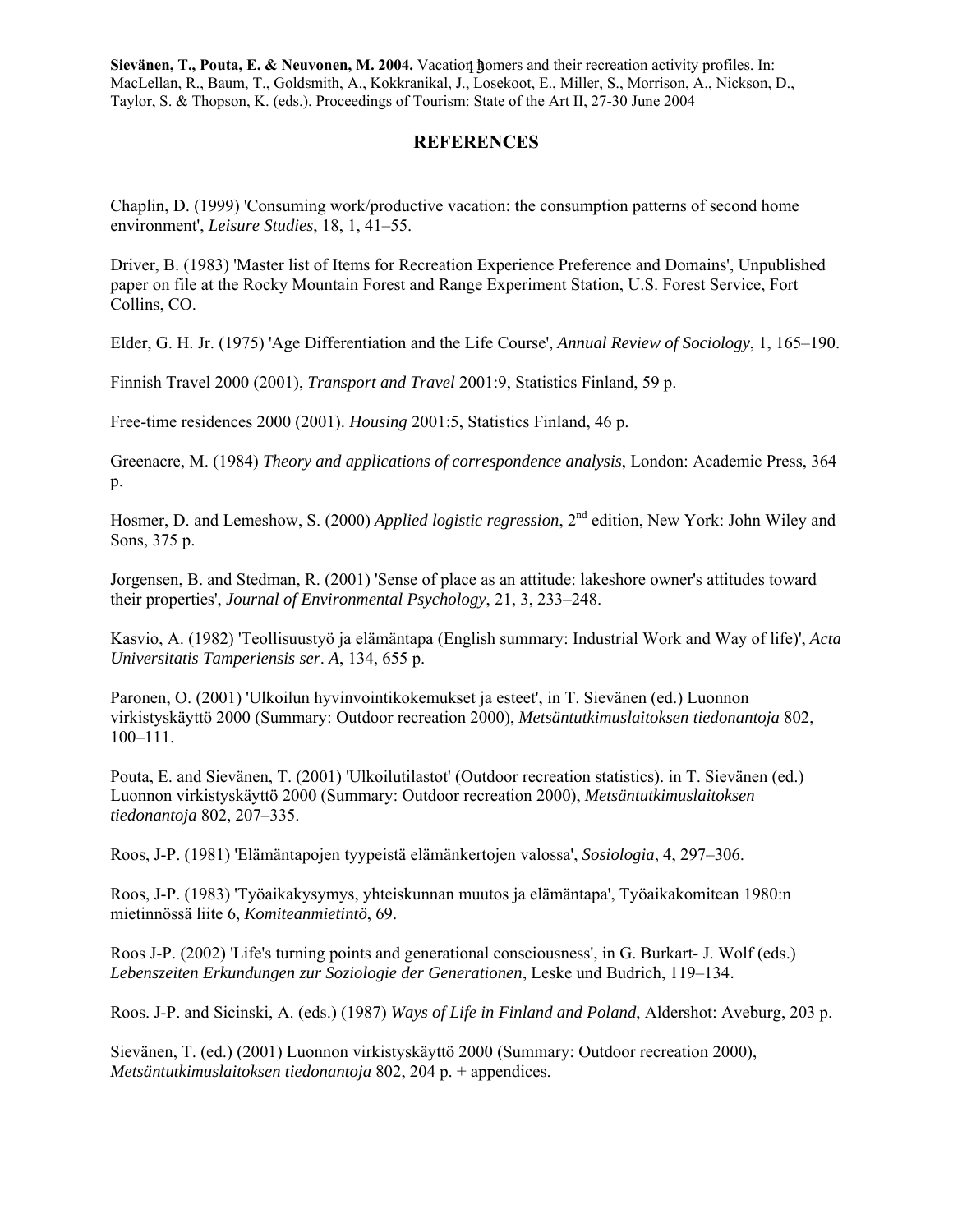Williams, D. R., and Kaltenborn, B. P. (1999) 'Vacation places and modernity: The use and meaning of recreational cottages in Norway and the USA', in D. Crouch (ed.), *Leisure practices and geographic knowledge*, London: Routledge, 214–230.

Venäläinen, E. (1989) 'Onnelaan, kulisseihin, luontoon. Näytöksiä suomalaisesta kesämökkielämästä' (Scenes of Finnish Summer Cottage Life), *Department of Social Policy, University of Jyväskylä, Working Paper*s n:o 57, 129 p.

Virtanen, V., Pouta, E., Sievänen, T. and Laaksonen, S. (2001) 'Luonnon virkistyskäytön kysyntätutkimuksen aineistot ja menetelmät' (The Data and the Methods), in T. Sievänen (ed.) Luonnon virkistyskäyttö 2000 (Summary: Outdoor recreation 2000), *Metsäntutkimuslaitoksen tiedonantoja* 802, 19–31.

Vuorela, P. (1968) 'Sosiologinen huvilatutkimus Uudeltamaalta', (A Sociological Study of Villas in Uusimaa Province), *Department of Sociology, University of Helsinki, Research Papers* 114, 130 p.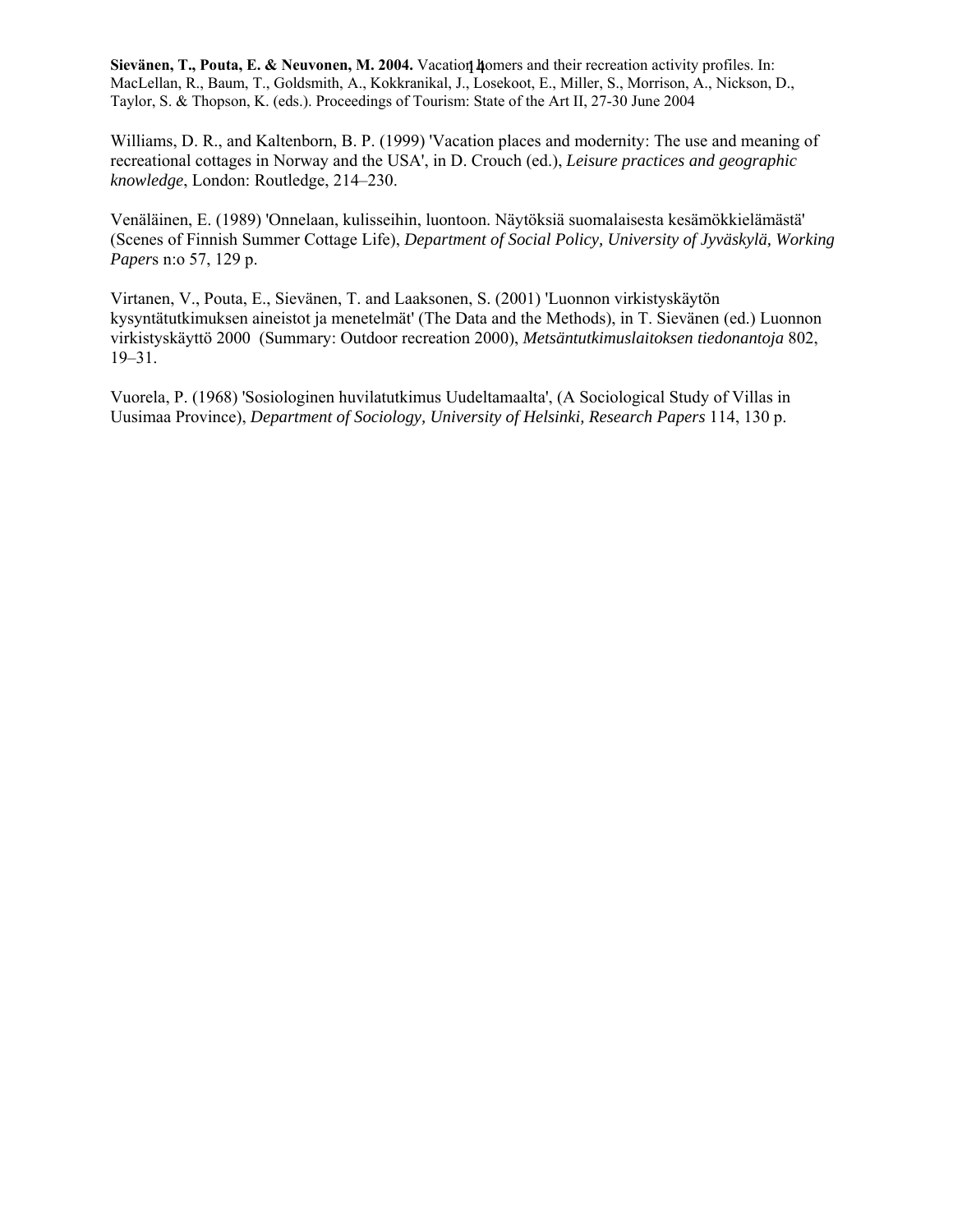